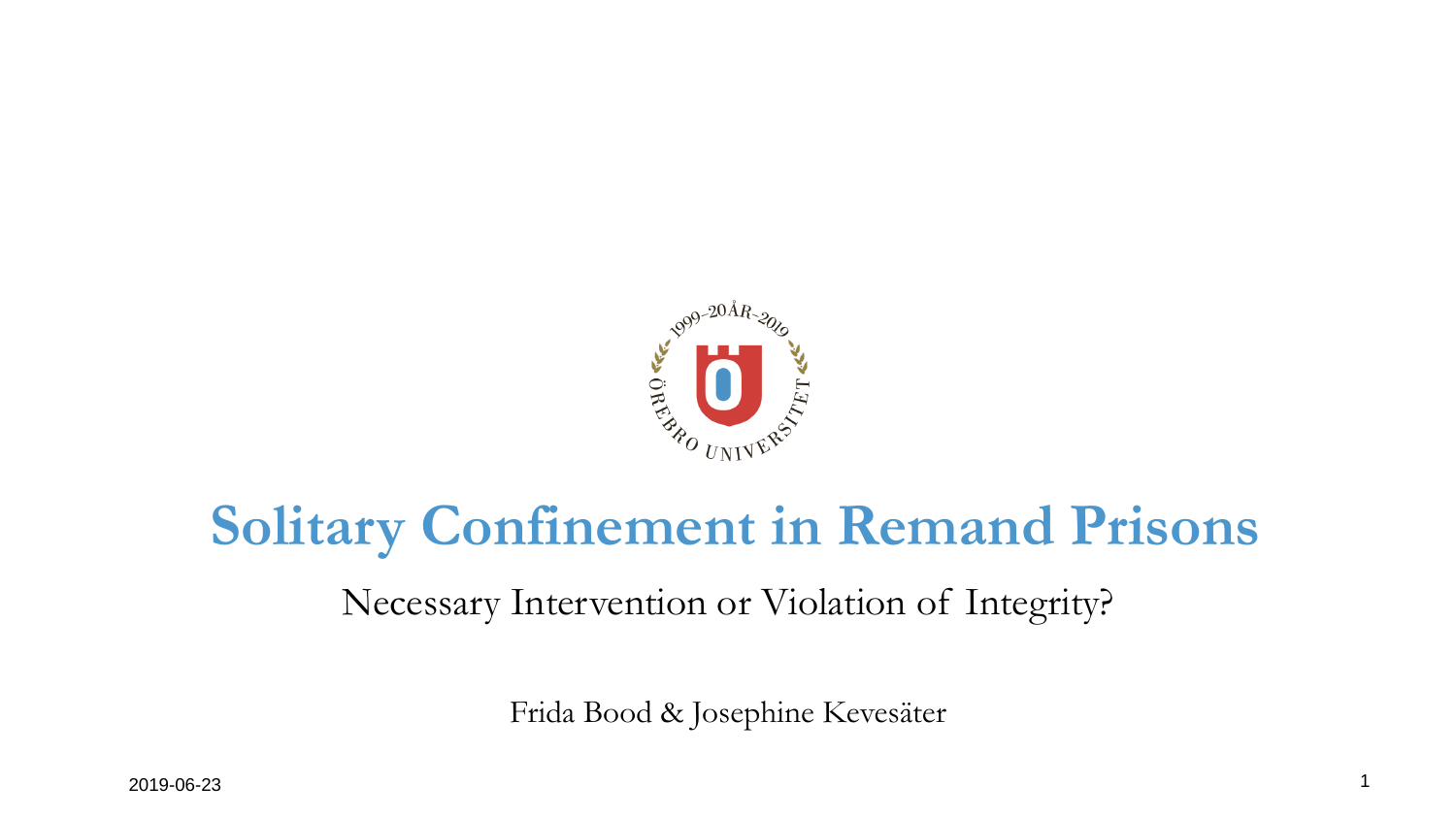## **What is Solitary Confinement?**

- *Seclusion* and *full restrictions* 23 hours per day (Aklagarmyndigheten, 2014)
- United Nations: Completely withheld from physical and social contact for 22- 24 hours per day (UN, 2011)

#### **Solitary confinement within the Swedish Criminal Justice system:**

- $66\%$  of the those awaiting trial
	- Heavily criticized (CPT, 1992, 2004, 2009, 2016)
- Clear distinction from other countries (e.g. Denmark  $\rightarrow 1\%$ ) (Smith, 2017)

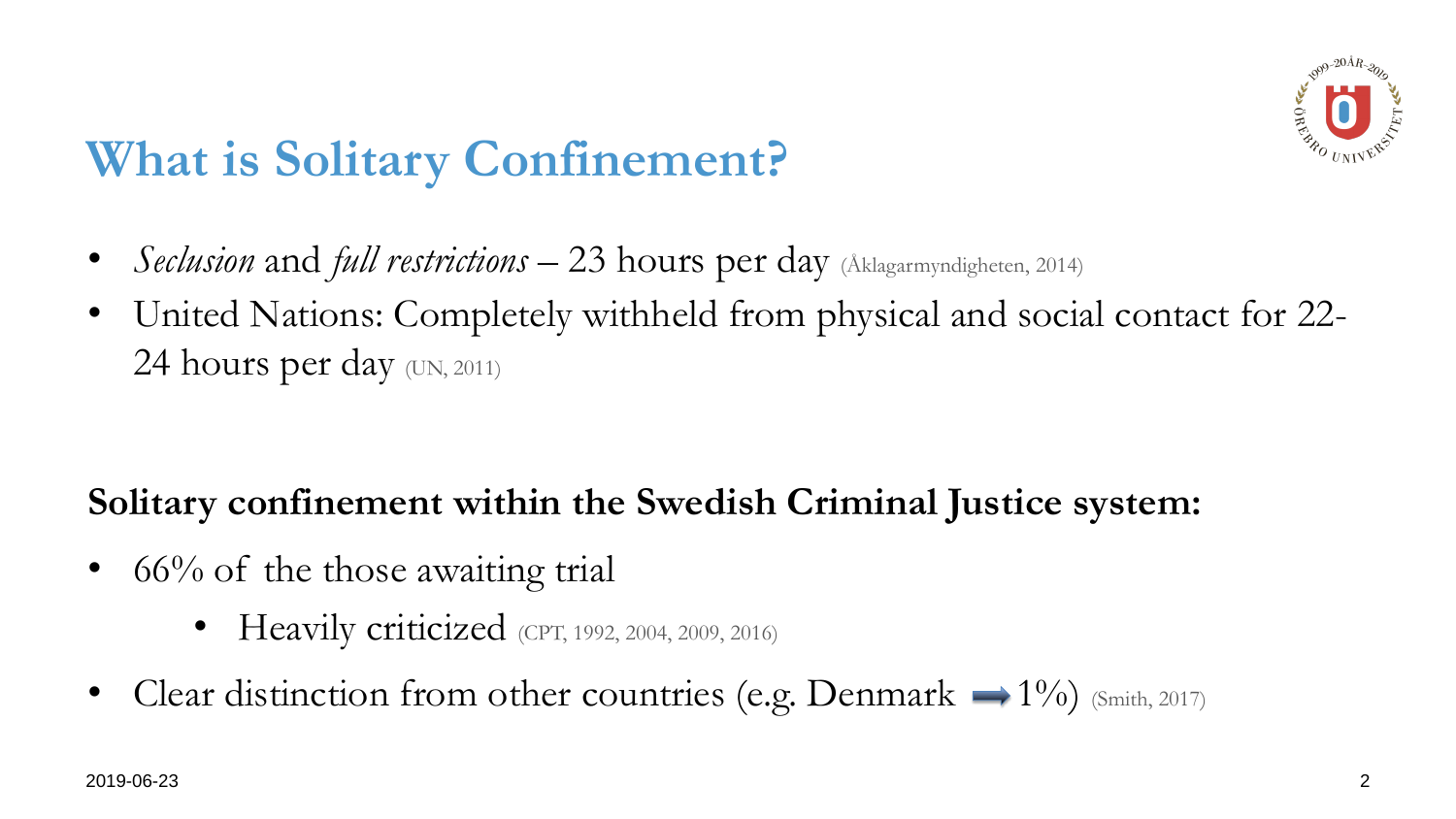## **Solitary Confinement – A Contentious Matter?**

### **Two perspectives:**

- 1. Necessary for conducting criminal investigations (Barker, 2013; Flyghed, 2000; Garland, 2001; Smith, 2017)
- Violating human integrity (Barker, 2013; Flyghed, 2000; Garland, 2001; Smith, 2017)
	- ➢ Do these two perspectives have to be contentious?
	- ➢ Theoretical framework: Dual attitudes being possible (Wilson m.fl., 2000)

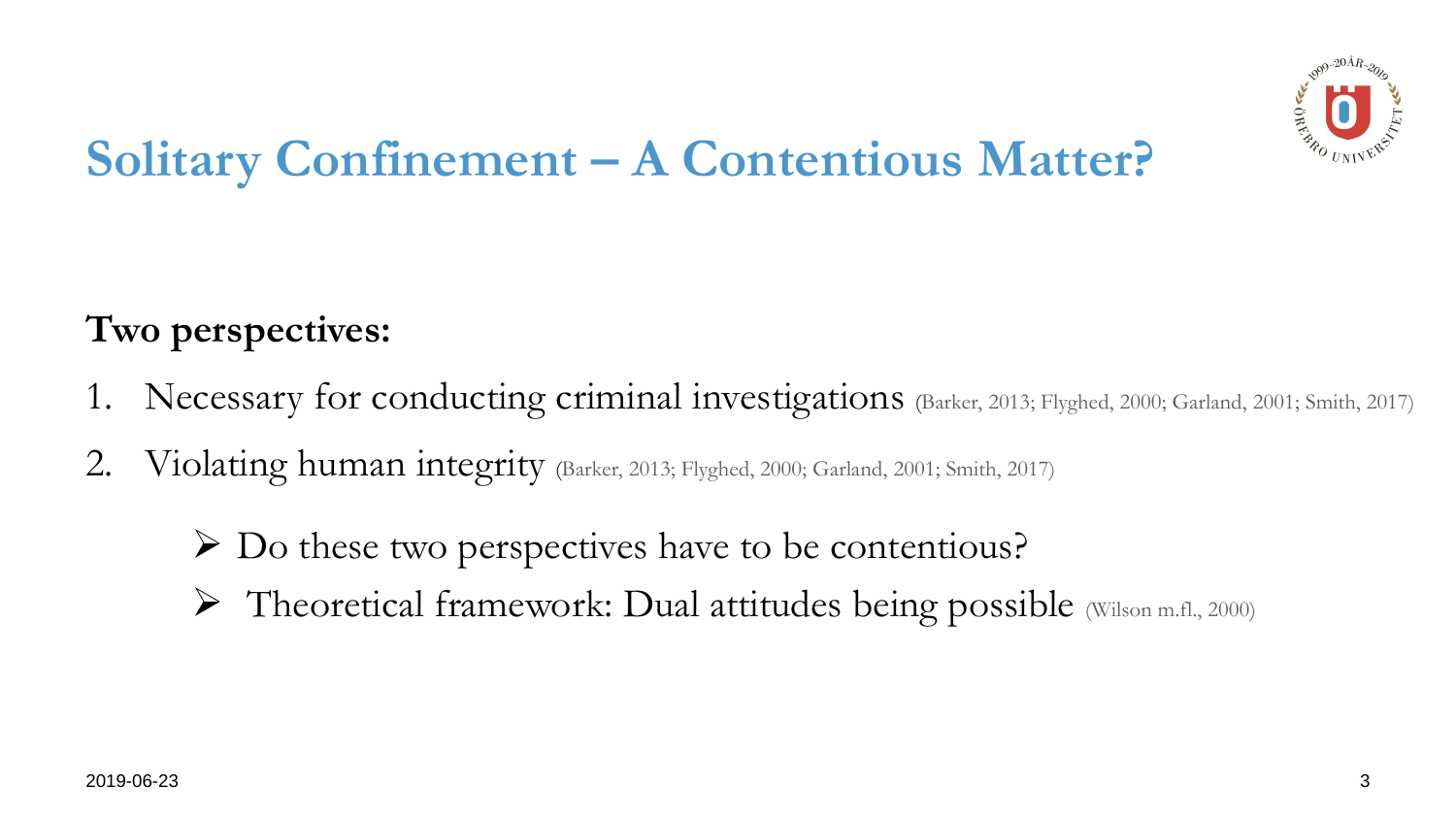# **Solitary Confinement – A Contentious Matter?**



### **Criminal investigation perspective**

- Avoid risk of tampering with evidence (Lindberg, 2012)
- Avoid risk for coercion of witnesses or victims (Lindberg, 2012)
- Upholding *rule of law* (Andersson, 2017; Lindberg, 2012)
- 
- 

# **Violation of integrity perspective**  • Endangering physical and mental health (Egallagher, 2014; Morgan m.fl., 2016; Smith, 2006) Unnecessary revoking of human and civil rights (Gamman, 1995; Smith, 2006)

Excessive use

*– exceptional circumstances?* (CPT, 2016)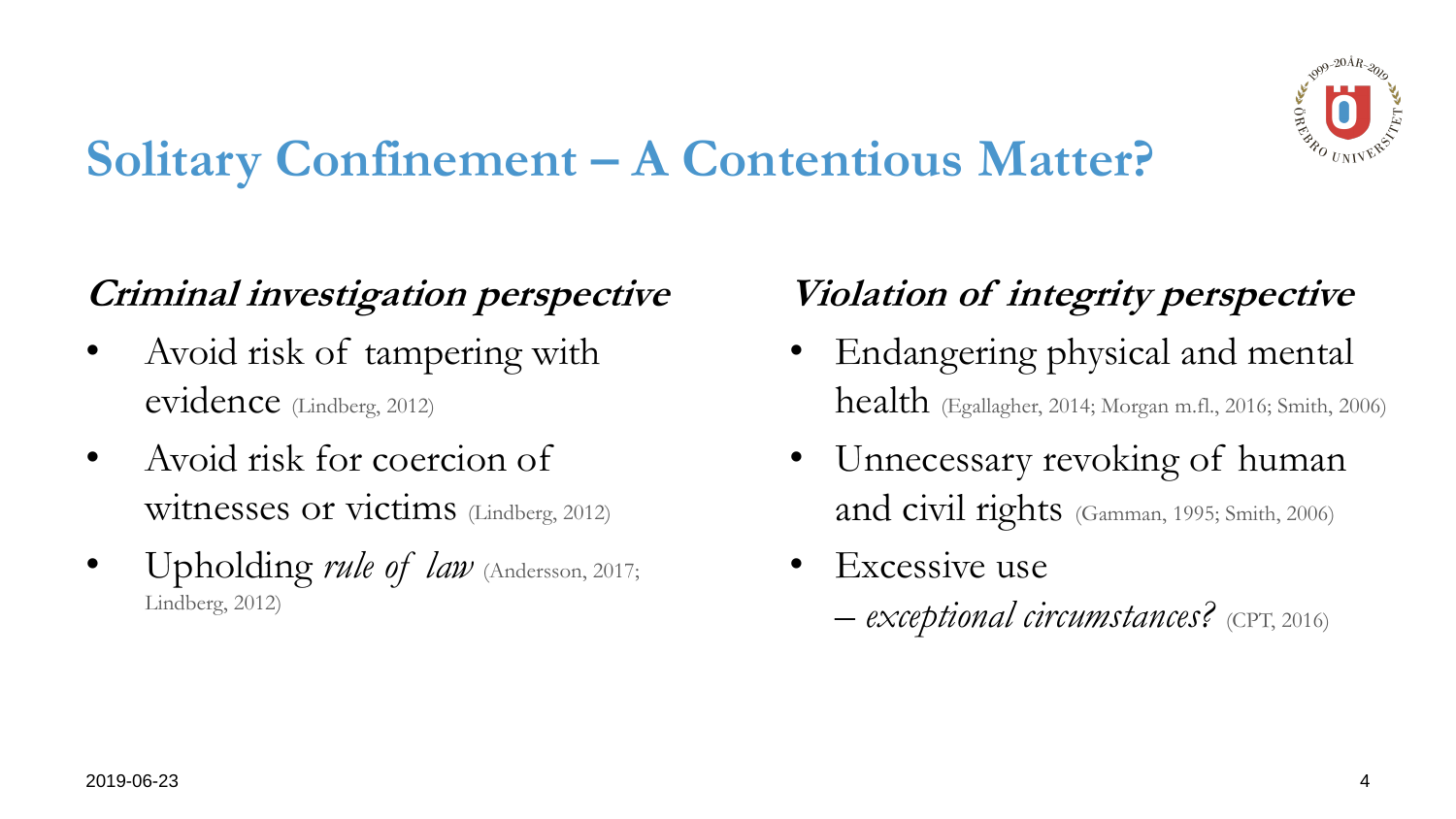## **Solitary Confinement – A Contentious Matter?**

2019-06-23 5



#### What attitudes do current law students display in the matter?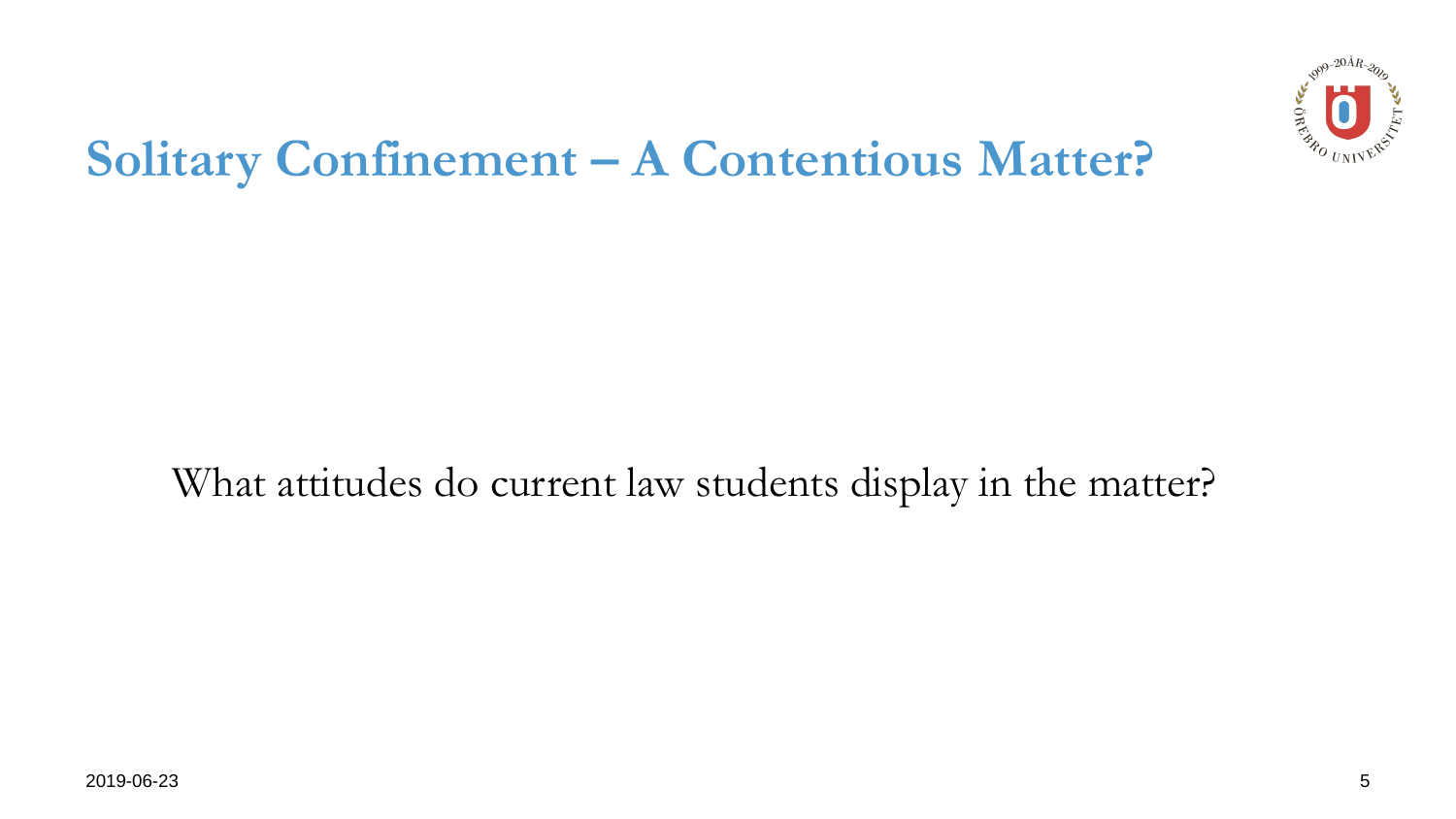## **Aim of the Current Study**

#### **The aim was threefold:**

… to examine law students' attitudes towards the criticism directed against the Swedish Criminal Justice System

… to examine if law students' attitudes towards solitary confinement in remand prisons were in line with a criminal investigation perspective, with a violation of integrity perspective, or both

… to examine gender differences in these attitudes

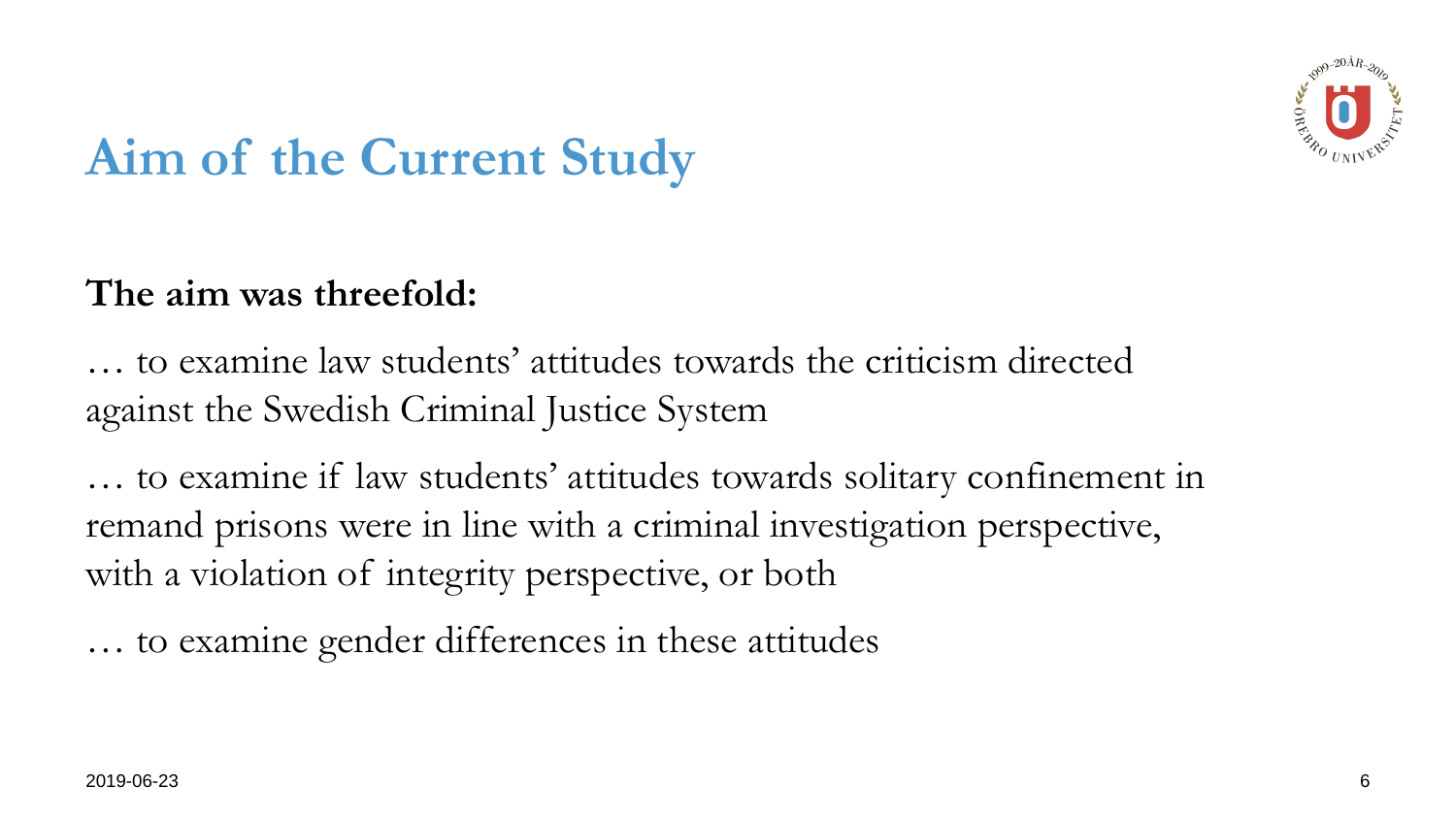## **Method**

**Participants**: 244 law students from Swedish universities

**Measures**: Questionnaire developed for the study

- A scale concerning the criticism
- Statements about solitary confinement from:
	- $\triangleright$  a criminal investigation perspective
	- ➢ a violation of integrity perspective

### **Analytic strategy**:

- **Correlations**
- Mean comparisons

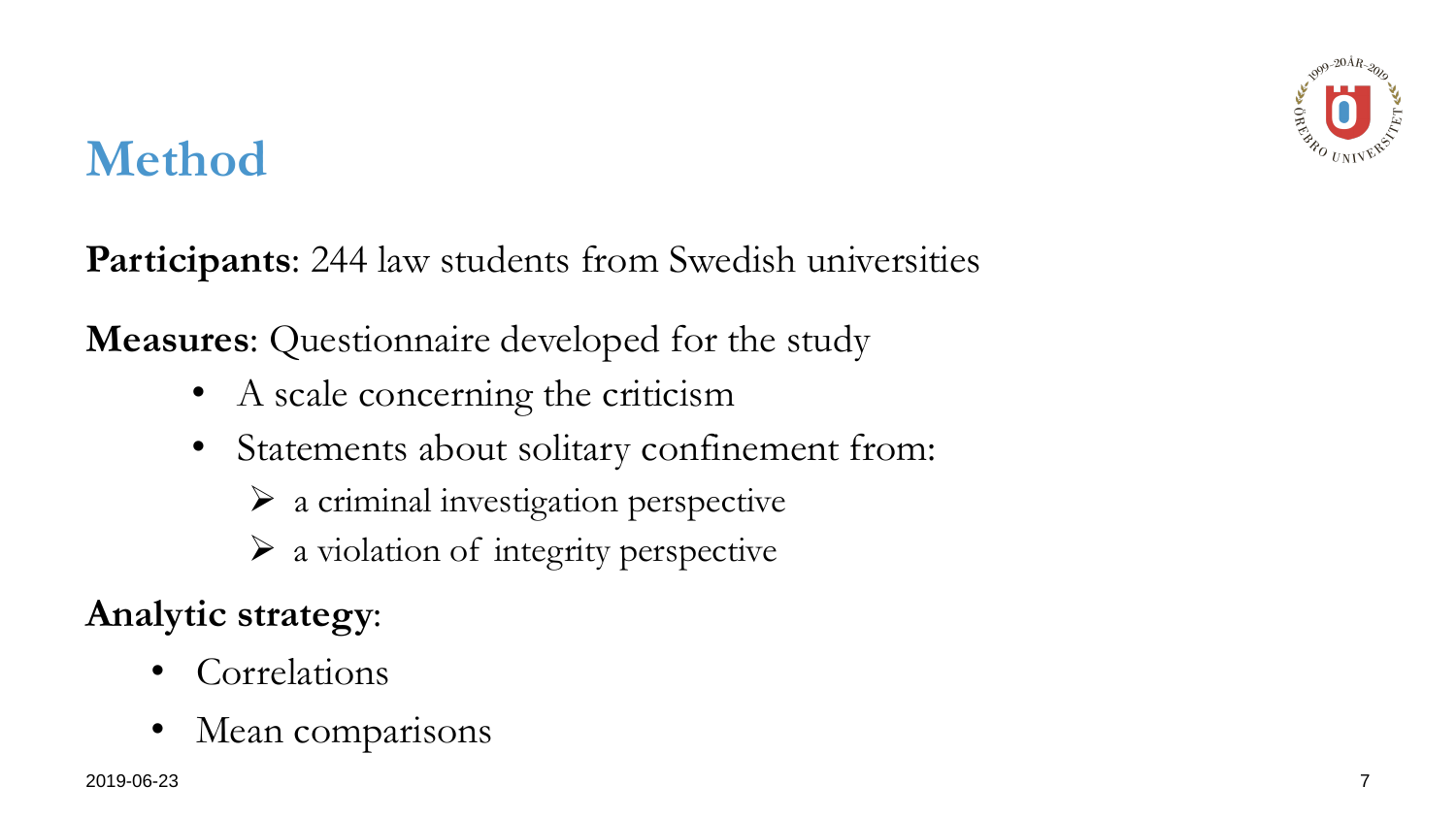





# **Findings**

#### Frequency distribution from **the criticism scale** (%)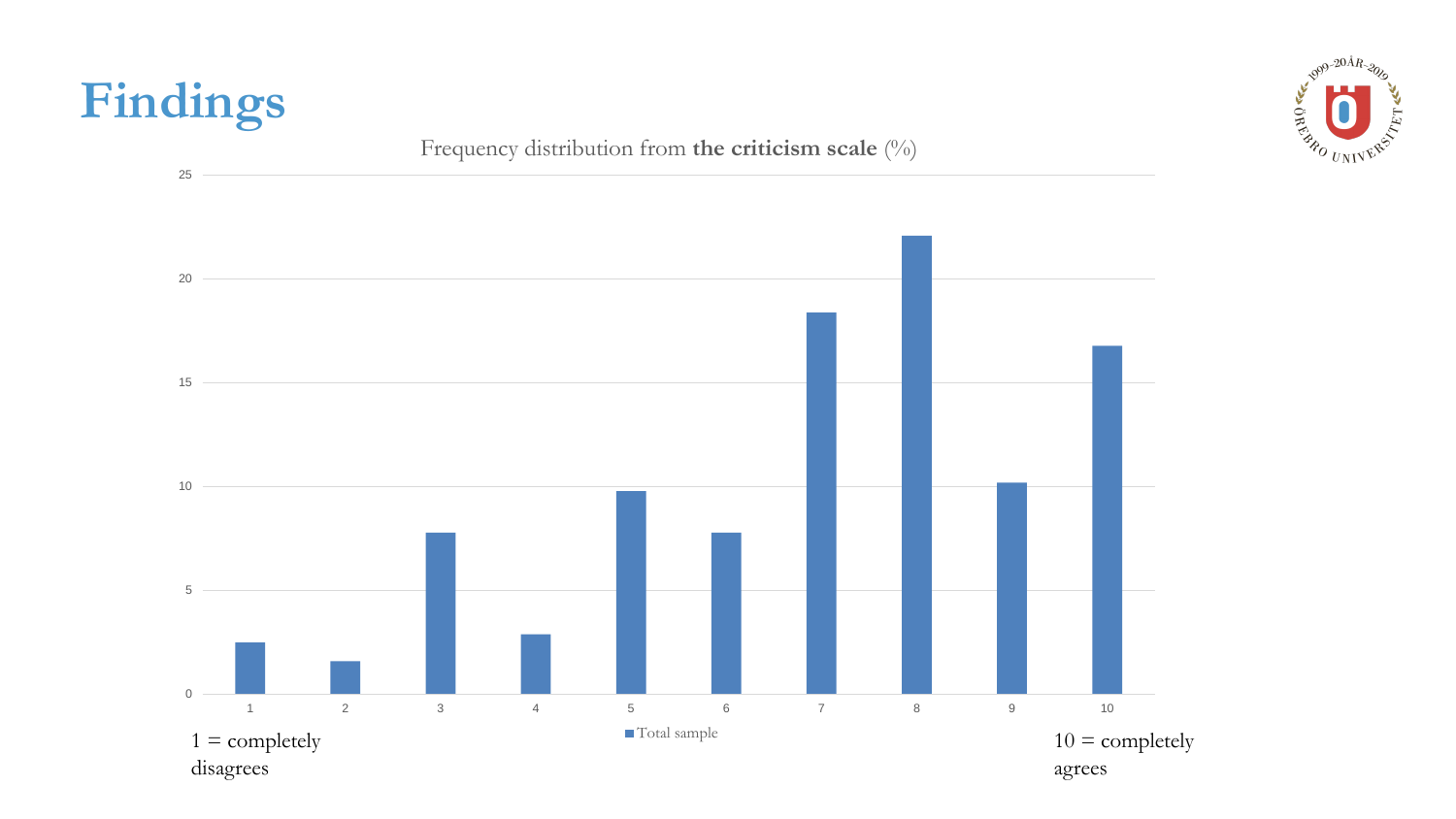30



#### Frequency distribution from **the criticism scale**  $(^{0}/_{0})$ , presented for males and females



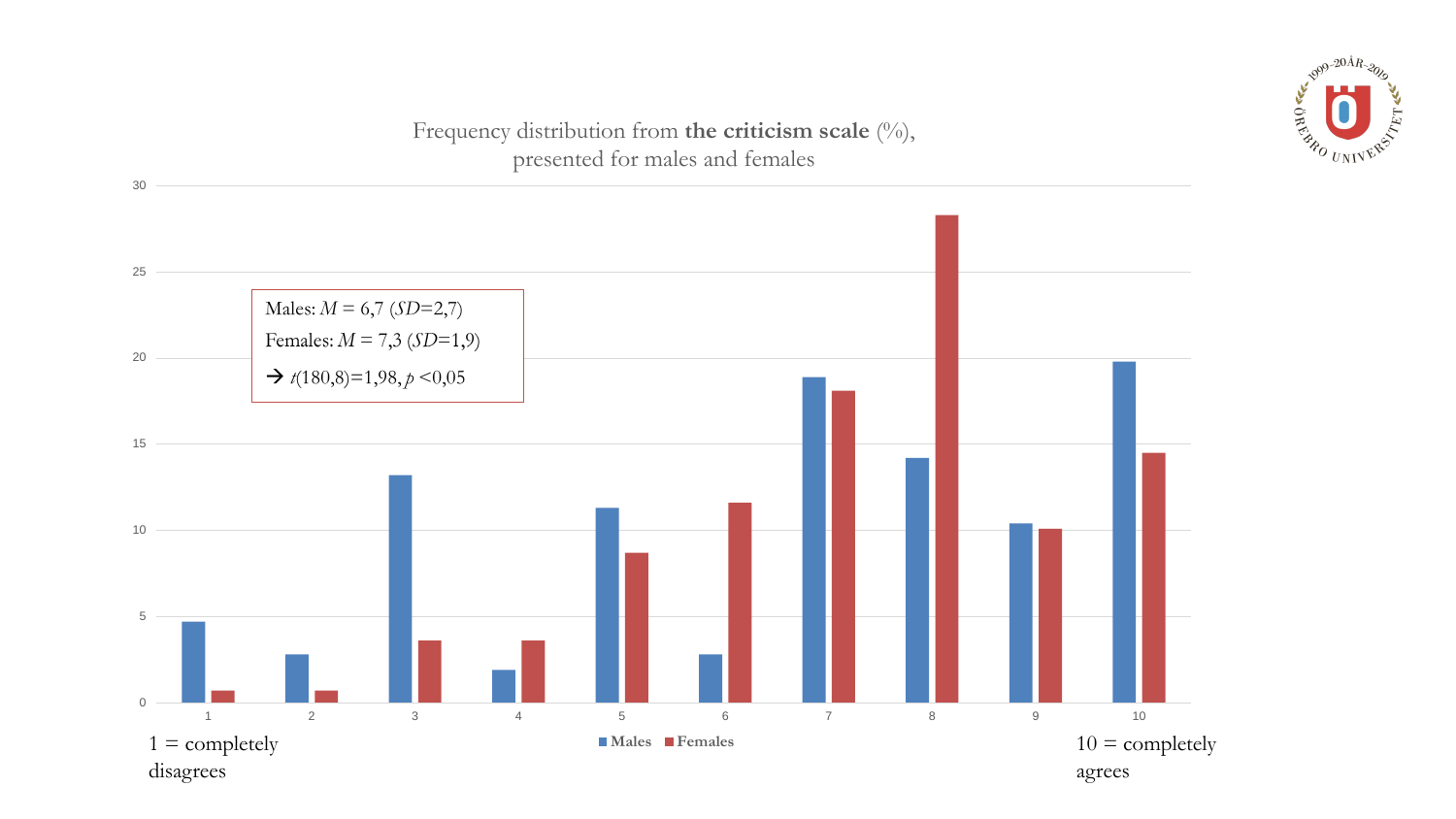#### ➢ Contrast between the two perspectives

• Negatively correlated  $(r = -0.70, p \le 0.01)$ 

➢ No *significant* differences in correlation coefficients for males and females

- Males  $(r = -0.74, p \le 0.01)$
- Females  $(r = -0.65, p \le 0.01)$



# **Findings (continued)**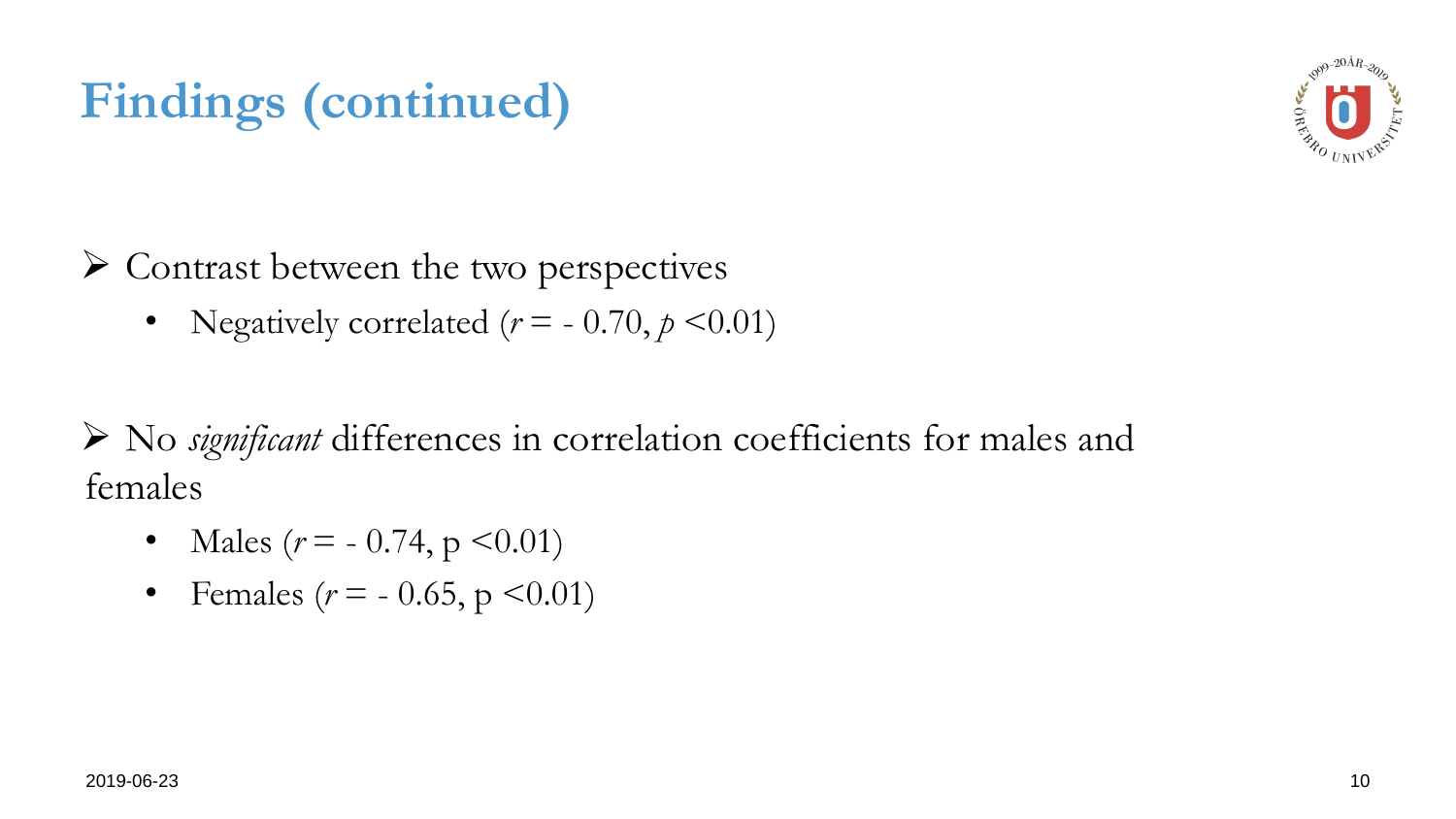#### Frequency distribution from scale for the **criminal investigation perspective**  (%), presented for males and females



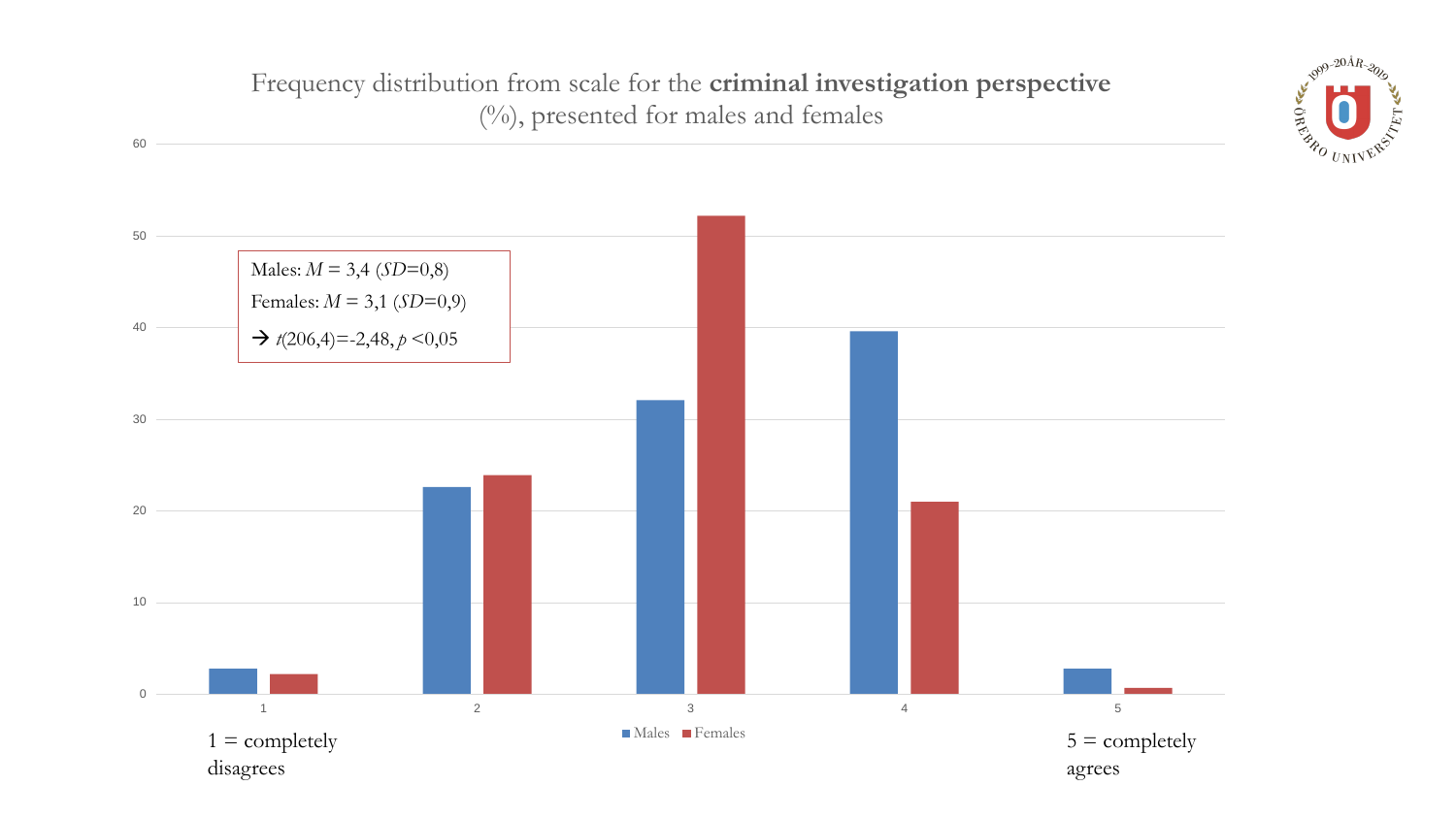#### Frequency distribution from scale for the **violation of integrity perspective**  (%), presented for males and females



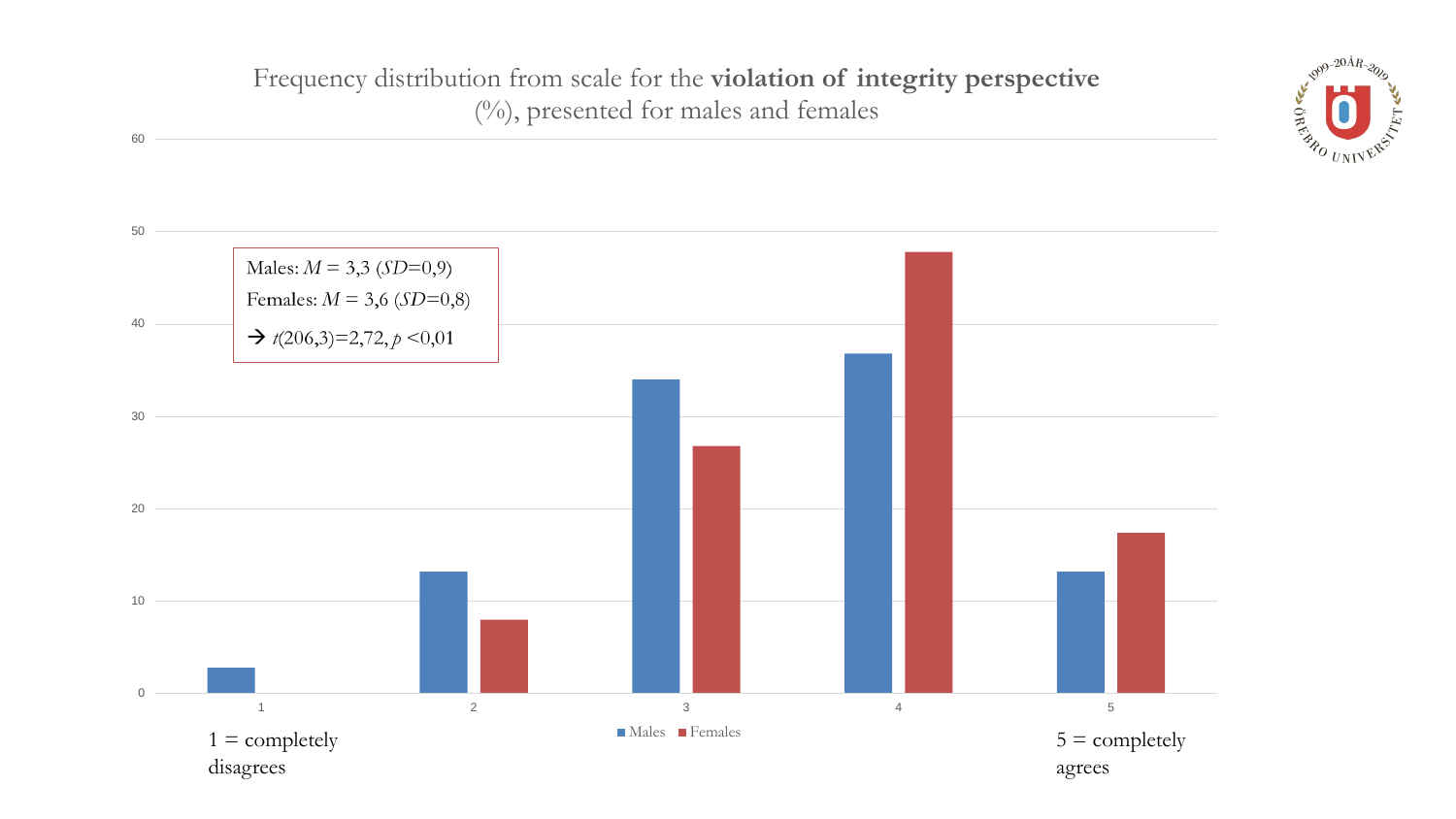## **Conclusions**

- **A majority tended to agree with the criticism**
- **Contrasting perspectives**
	- Criminal investigation vs. Human integrity violation
	- Indicates dual attitudes not being present (Wilson m.fl., 2000)
- **Gender differences**
	- Male students  $\rightarrow$  criminal investigation perspective
	- Female students  $\rightarrow$  violation of integrity perspective
		- ➢ justice orientation, or care orientation?



➢ *the crime, or the person behind the crime?* (Bampton & McLagan, 2009; Ernberg & Landström, 2016; Collins m.fl., 2010; Coontz, 2000)

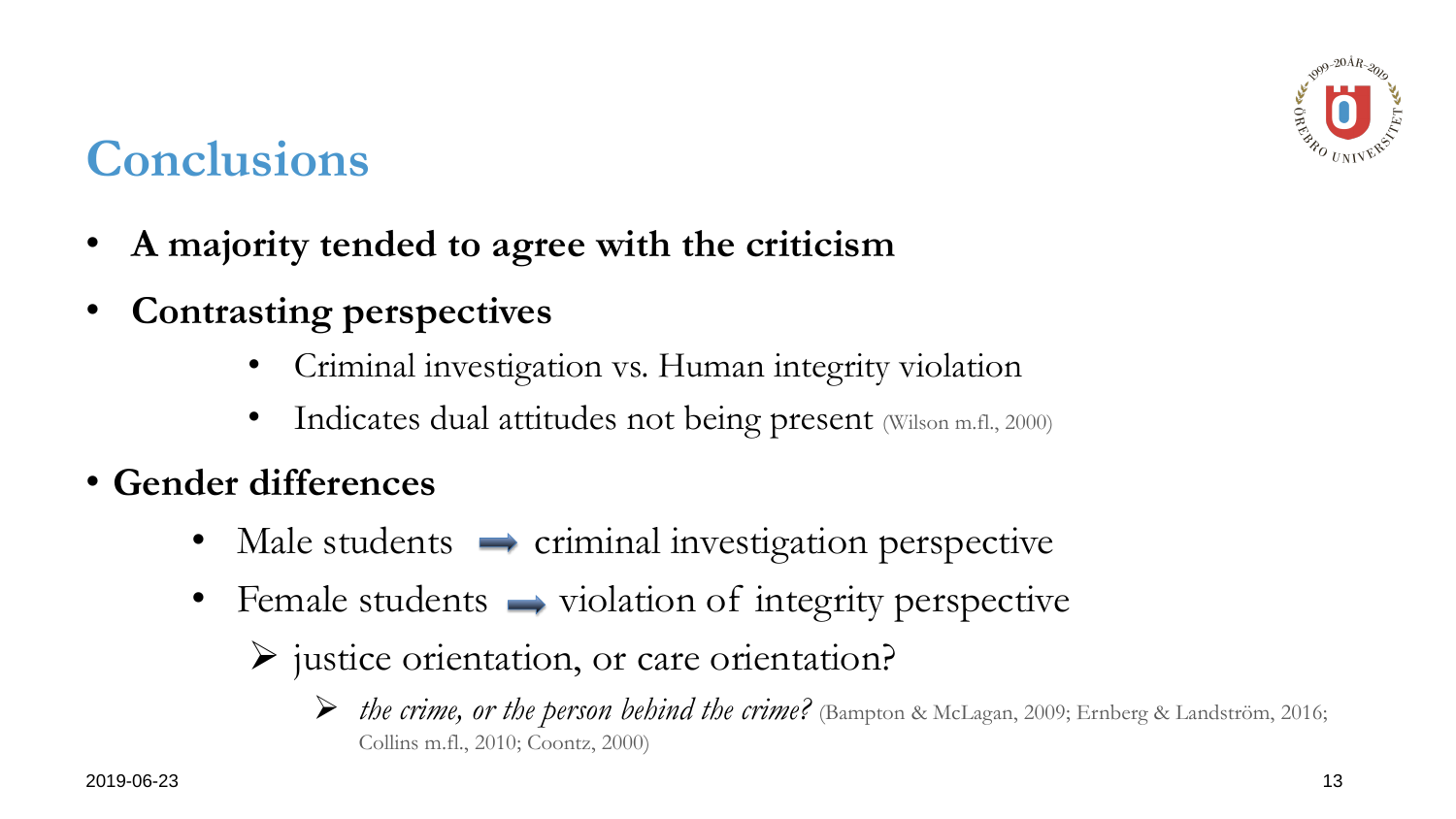

# **Thank you for listening!**

2019-06-23 14

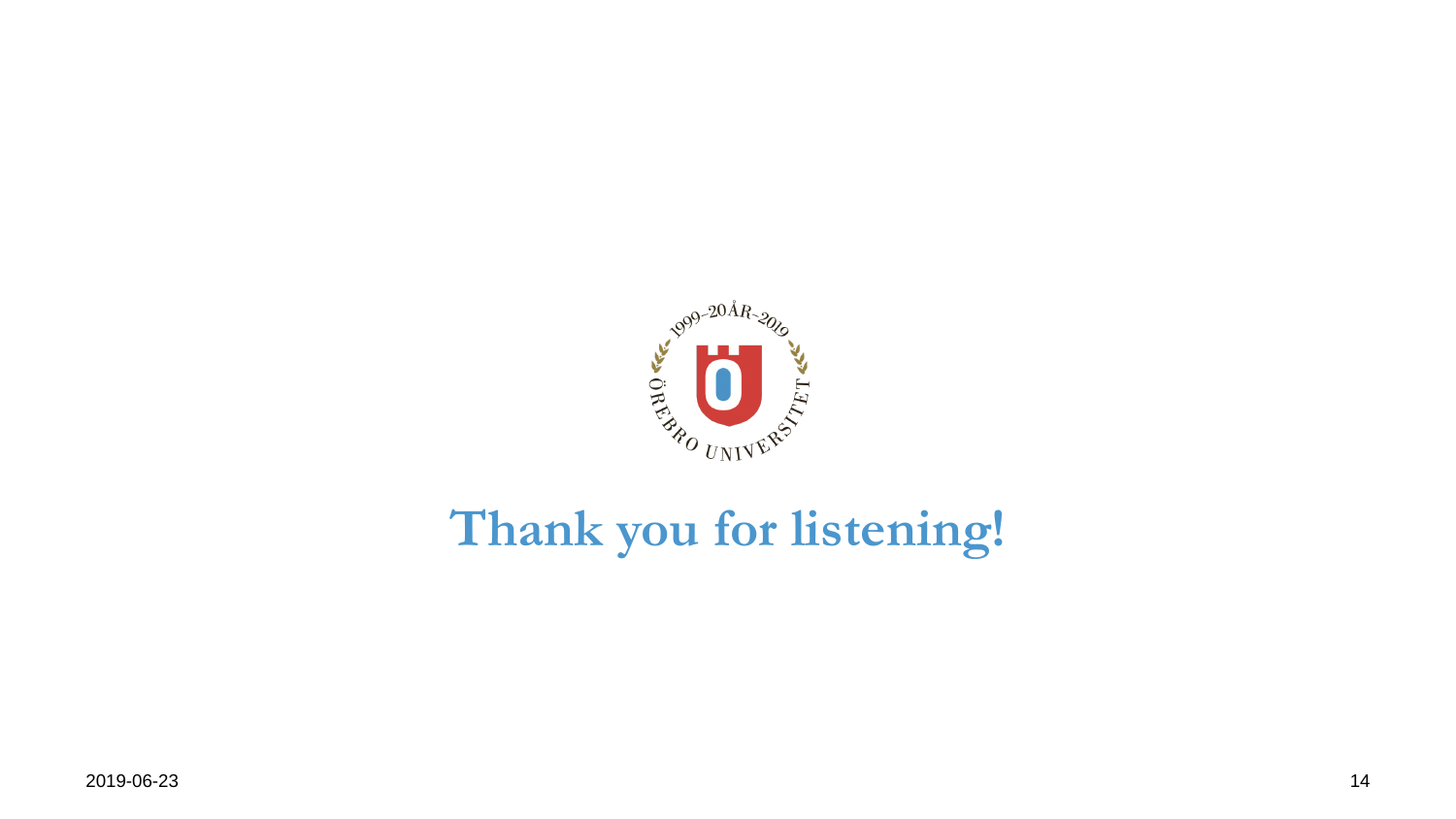

Åklagarmyndigheten. (2014). *Häktningstider och restriktioner.* Stockholm: Åklagarmyndigheten. Retrieved from:

https://www.aklagare.se/globalassets/dokument/rapporter/ovrigarapporter/2014\_restriktioner\_och\_haktningstider.pdf. June 7, 2019. Andersson, S. (2017). *Skälig misstanke*. Stockholm: Wolters Kluwer.

Bampton, R. & Maclagan, P. (2009). Does a 'care orientation' explain gender differences in ethical decision making? A critical analysis and fresh findings. *Business Ethics, 18*(2), 179–191. doi: 10.1111/j.1467-8608.2009. 01556.x Barker, V. (2013). Nordic exceptionalism revisited: Explaining the paradox of a Janus-faced penal regime. Theoretical Criminology, 17(1), 5–

25. doi: 10.1177/1362480612468935

- Collins, P., Manning, K., & Carp, R. (2010). Gender, critical mass, and judicial decision making. Law & Policy, 32(2), 260–281. doi: 10.1111/j.1467-9930.2010.00317.x
- Coontz, P. (2000). Gender and judicial decisions: Do female judges decide cases differently than male judges? Gender Issues, 18(4), 59–73. doi: 10.1007/s12147-001-0024-7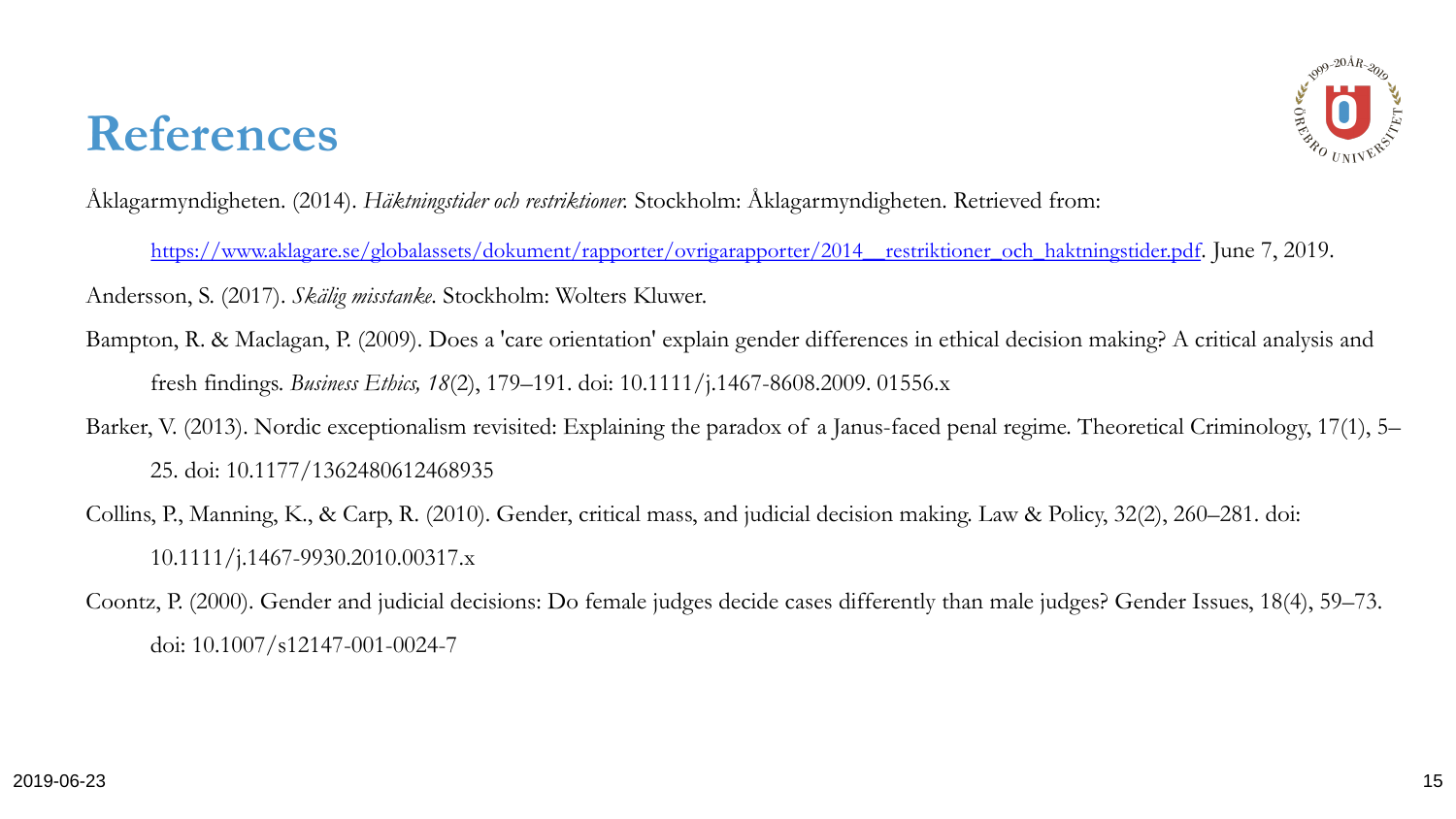

- CPT. (1992). Report to the Swedish Government on the visit to Sweden carried out by the European Committee for the prevention of torture and inhuman or degrading treatment or punishment (CPT) from 5 to 14 May 1991. Strasbourg: Council of Europe. Retrieved from: https://rm.coe.int/1680697f0 June 7, 2019.
- CPT. (2004). Report to the Swedish Government on the visit to Sweden carried out by the European Committee for the prevention of torture and inhuman or degrading treatment or punishment (CPT) from 27 January to 5 February 2003. Strasbourg: Council of Europe. Retrieved from: <https://rm.coe.int/1680697f4b> June 7, 2019.
- CPT. (2009). Report to the Swedish Government on the visit to Sweden carried out by the European Committee for the prevention of torture and inhuman or degrading treatment or punishment (CPT) from 9 to 18 June 2009. Strasbourg: Council of Europe. Retrieved from: <http://www.manskligarattigheter.se/Media/Get/497/ladda-ner-dokument-pdf> June 7, 2019. CPT. (2016). Report to the Swedish Government on the visit to Sweden carried out by the European Committee for the prevention of
	- torture and inhuman or degrading treatment or punishment (CPT) from 18 to 28 May 2015. Strasbourg: Council of Europe. Retrieved

from: [https://www.jo.se/Global/CPT-rapport\\_2016-01-inf-eng\\_2.pdf](https://www.jo.se/Global/CPT-rapport_2016-01-inf-eng_2.pdf) June 7, 2019.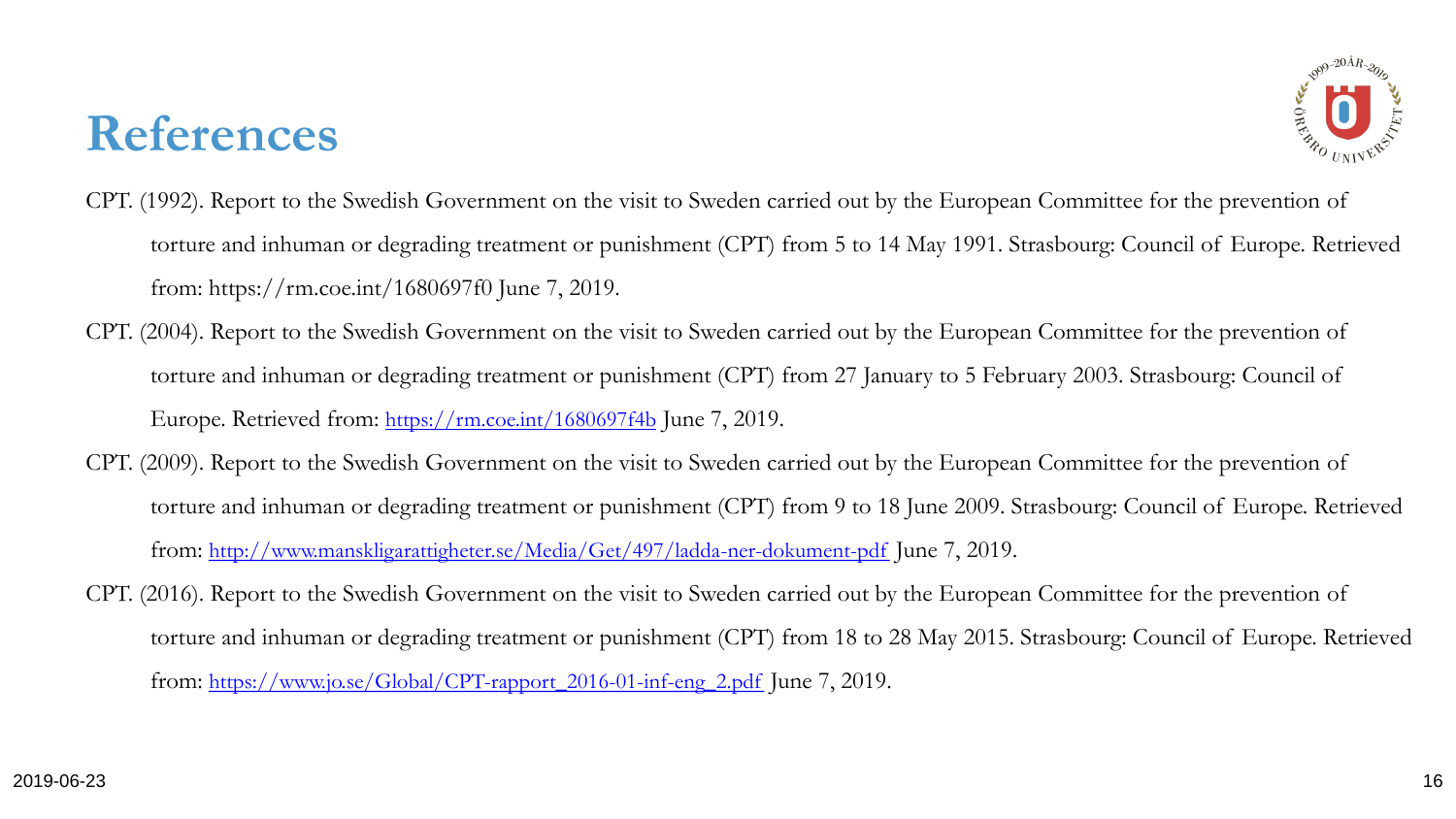

- Egallagher, S. (2014). The cruel and unusual phenomenology of solitary confinement. Frontiers in Psychology: Cognitive Science, 5, 1–8. doi: 10.3389/fpsyg.2014.00585
- Ernberg, E. & Landström, S. (2016). To prosecute or not to prosecute: Law students' judicial decisions in CSA cases. Scandinavian Journal of Psychology, 57(1), 30–35. doi: 10.1111/sjop.12261
- Flyghed, J. (2000). Brottsbekämpning Mellan effektivitet och integritet. Lund: Studentlitteratur AB. Gamman, T. (1995). Uheldige helsemessige effekter av isolasjon: En klinisk studie av to grupper av varetektsinnsatte. Tidskrift for den norske lægeforening, 115(18), 2243–2246.
- Garland, D. (2001). The Culture of Control: Crime and Social Order in Contemporary Society. Oxford: Oxford University Press. Lindberg, G. (2012). Straffprocessuella tvångsmedel - När och hur får de användas?. Stockholm: Karnov Group. Morgan, R., Gendreau, P., Smith, P., Gray, A., Labrecque, R., MacLean, N., . . . Lamb, M. E. (2016). Quantitative syntheses of the effects of administrative segregation on inmates' well-being. Psychology, Public Policy, and Law, 22(4), 439–461. doi: 10.1037/law0000089
- Parker, C. (2004). A critical morality for lawyers: Four approaches to lawyers ethics. Monash Law Review, 30(1), 49–74.